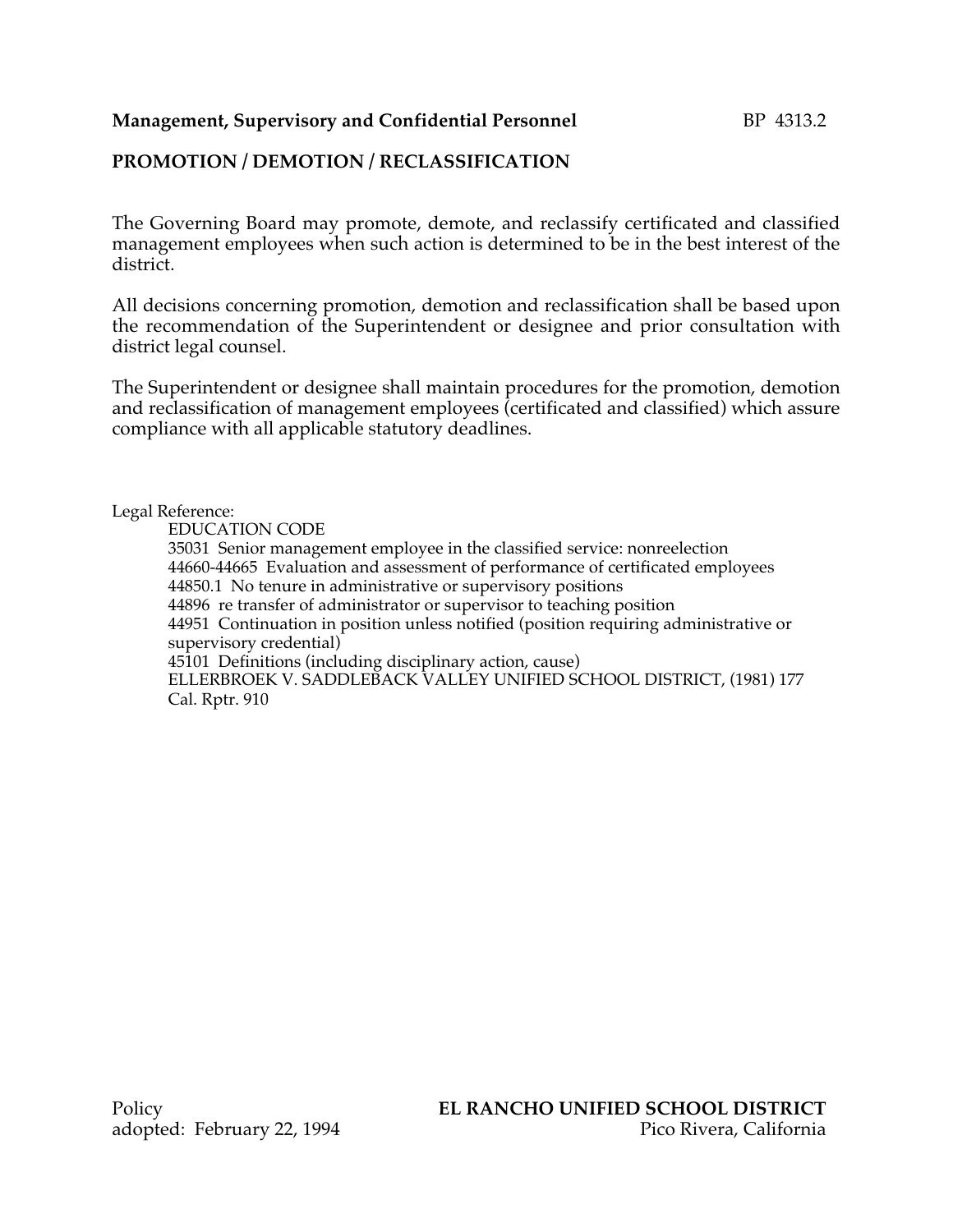### **Management, Supervisory and Confidential Personnel** AR 4313.2 (a)

## **PROMOTION / DEMOTION / RECLASSIFICATION**

#### **Promotion - All Personnel**

Assuming agreement by the employee and compliance with district procedures, the Governing Board may promote management, supervisory and confidential employees at its discretion.

The following procedure is applicable to all management and/or supervisory positions except when rotation of personnel is used to fill a position:

- 1. Personnel interested in being considered for promotion shall make application for the position or positions desired through their principal, department or division head.
- 2. Applications are to be made on the district form. A resume is to be attached.
- 3. The Personnel Division will acknowledge receipt of each application.
- 4. The Personnel Division will maintain a listing of applicants for positions. Names may be added or deleted upon request of the applicant.
- 5. When a vacancy occurs, unless filled by rotation, registered applicants will be individually informed of the position by district mail, or to home address during summer vacation. The vacancy will be announced by the Personnel Division through posting on the school bulletin boards with an indicated period of time for submitting an application. Each verified employee organization president shall receive a copy of the vacancy notice.
- 6. Applicants will be screened in a manner determined by the Director of Personnel. Those considered to be best suited for the needs of the particular vacancy will be scheduled for interview. In any case, where there is a single candidate identified as being the choice by the immediate supervisor, interviews will not be scheduled. All applicants will be notified of their status.
- 7. The recommended appointment will be by the Superintendent and the Board.
- 8. All candidates will be notified of the decision.
- 9. Following notification to the individual candidates, an announcement of appointment will be sent to the principals, department and division heads, for posting on bulletin boards.
- 10. The Superintendent may, with the Board's concurrence, waive any or all of these procedures when the district is considering reorganization plans which restructure the total of the management and/or supervisory staff.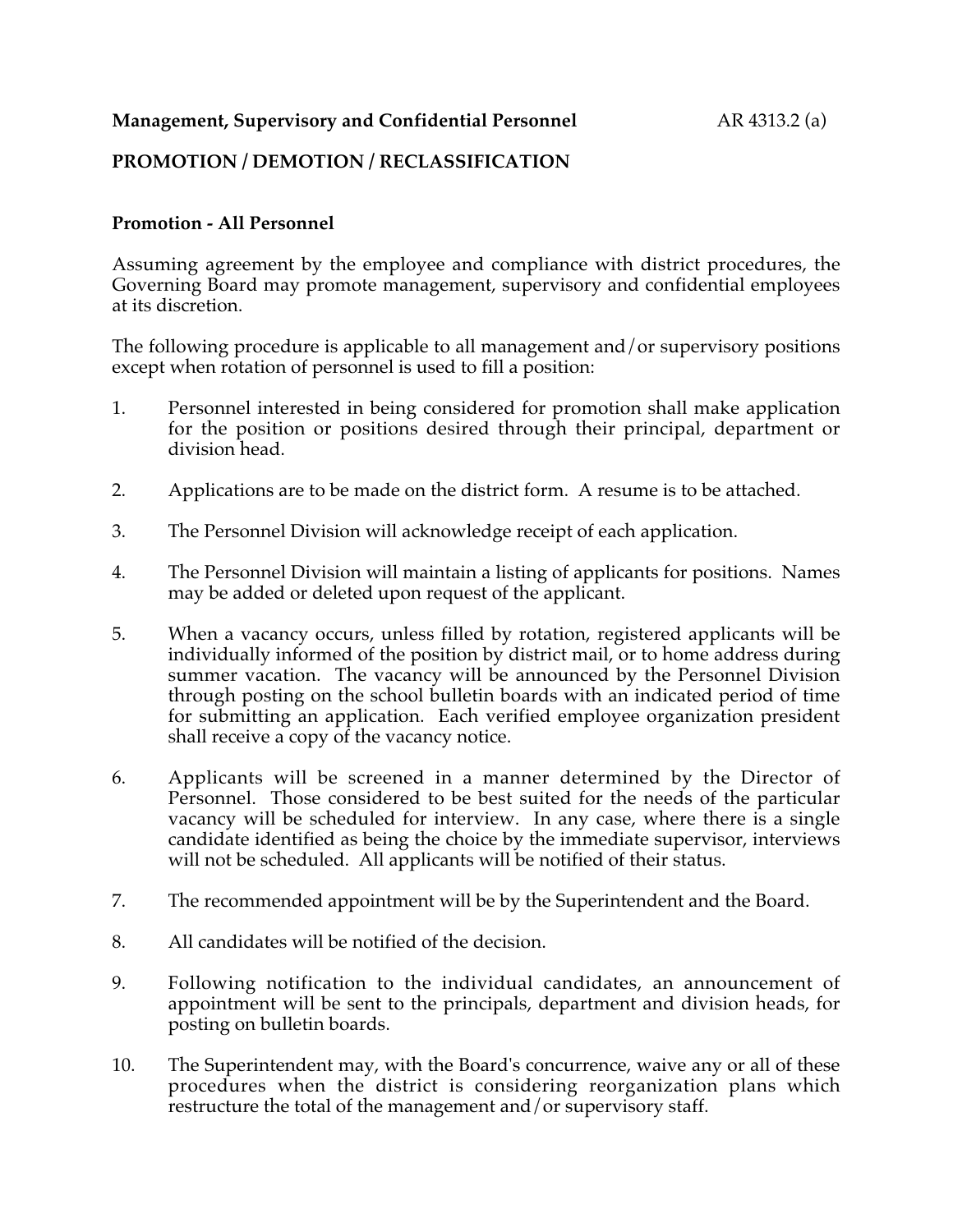# **PROMOTION / DEMOTION / RECLASSIFICATION** (continued)

#### **Demotion/Reclassification - Certificated Management and Supervisory Personnel**

"Demotion" means assignment to a position or job class whose salary range is less than that previously received.

"Reclassification" means the removal of an employee from one position and reassignment to another position at the same salary range but with a different job title.

Certificated employees holding an administrative or supervisory credential may be demoted or reclassified for the following year according to the following procedures.

On or before the deadlines specified below, the Board shall meet and determine whether the identified employee may be released from his/her position effective the end of the school year and reassigned elsewhere.

The employee shall be notified on or before March 15, or March 1 if he/she is a school principal, of the Board's action by registered mail or in person. If the notice is presented to the employee in person, the employee's signature acknowledging receipt of the notice shall be obtained on the district's copy of the written notice. (Education Code 44951)

If, prior to the above deadlines, the Board determines and gives notice that the employee may be released, the Board shall take additional reassignment action prior to the next July 1 to actually bring the demotion or reclassification into effect.

If the demotion is to a teaching position, the Board shall give the employee, if requested, a written statement of the reasons for the demotion. If the reasons for the demotion include incompetency as an administrator or supervisor, the district shall have completed an evaluation of the employee within the 60 day period immediately preceding the notice of demotion to a teaching position. (Education Code 44896)

#### **Demotion and Reclassification - Classified Management, Supervisory and Confidential Personnel (Except Senior Management of the Classified Service)**

"Demotion" means assignment to an inferior position or status, without the employee's written voluntary consent. (Education Code 45101)

"Reclassification" means the upgrading of a position to a higher classification as a result of the gradual increase of the duties being performed by the incumbent in such position. (Education Code 45101)

Any decision regarding the demotion of a permanent management, supervisory or confidential classified employee shall be subject to the causes, appeal rights, and procedure set forth in district policy, regulation or collective bargaining agreements for disciplinary action against classified employees.

(cf. 4218 -Suspension/Disciplinary Action)